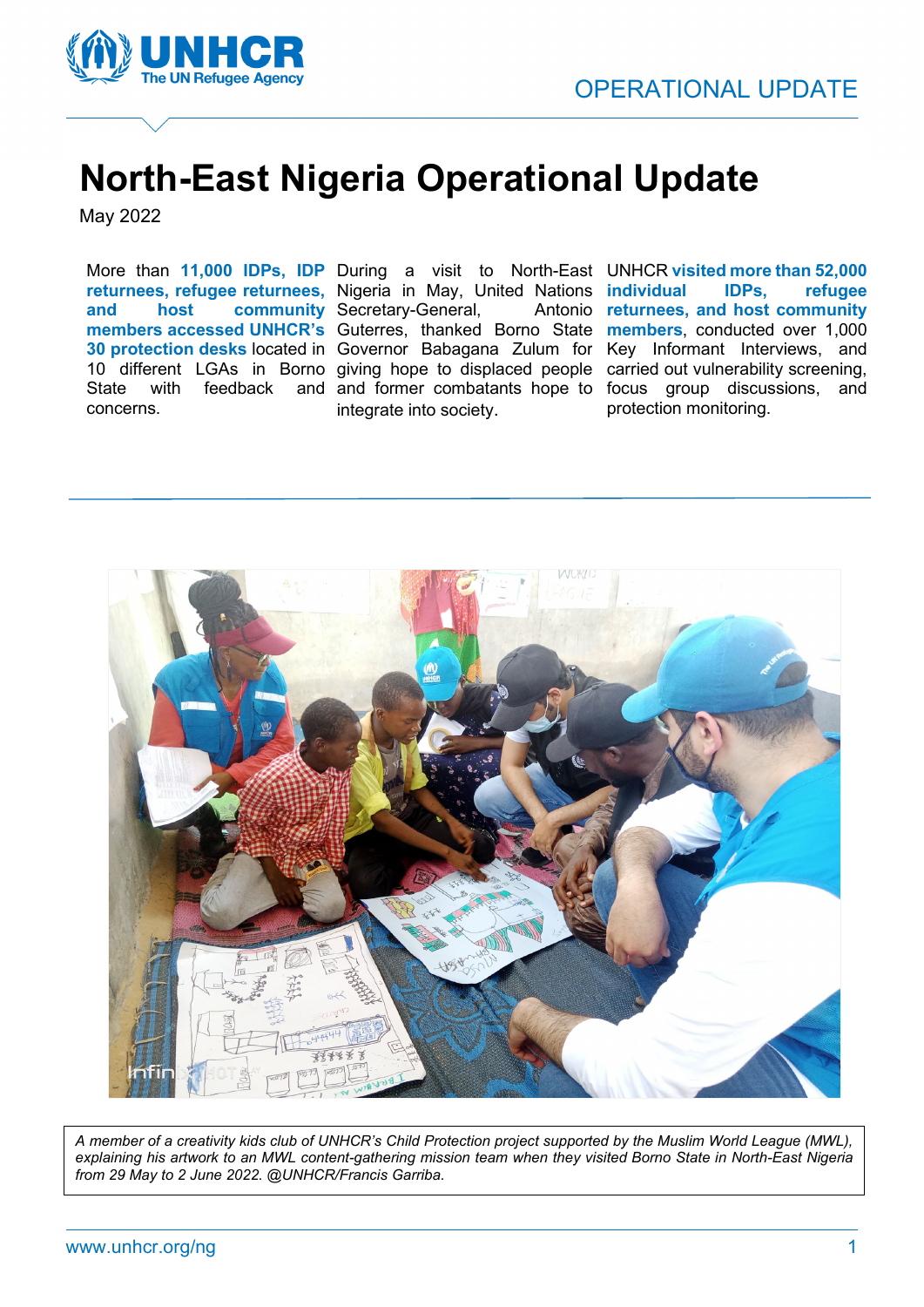# Operational Highlights

INHCF

- Hostilities by Non-State Armed Groups (NSAGs) and clashes between rival groups remained active in the Lake Chad region where Nigerians are also displaced. On 5 May 2022 it is reported that incursions by NSAGs in Northen Cameroon led to a peaceful demonstration by local populations in the affected communities. In Niger it is reported that NSAG members inflicted dual attacks on military positions in the Diffa region at the border with Nigeria. Meanwhile, parts of Chad were rocked by communal clashes and explosions, **signalling the risk most villages situated close to the Lake Chad basin face from mine contamination**.
- In North-East Nigeria, NSAG members resorted to **attacking soft targets and use of increased IED and Illegal vehicle checkpoints on main supply routes** in Borno and Yobe States, following sustained military actions in the region. In Adamawa State, organized criminal groups continued to attack communities and abduct civilians for ransom.
- In the BAY States, 68 safety and security incidents were recorded, such as armed attacks, IED, abductions, illegal vehicle checkpoints, and other minor crimes. **More than 100 civilians were affected, with over 80 per cent of them reported in Borno State alone and the rest in Adamawa and Yobe States.** The hardship experienced by the affected populations was exercebated by rising prices of commodities caused by soaring inflation.
- In May, United Nations Secretary-General, Antonio Guterres, visited Borno State to personally assess the displacement situation and the level of damage done by the insurgency in North-East Nigeria. While in Maiduguri, the Borno State capital, the UN chief visited Gubio IDP camp where UNHCR runs a Muslim World League (MWL)-supported Child Protection project and a Protection Desk. He later paid a courtesy call on the Borno Governor and thanked him for the support to ensure **that displaced people and former NSAG members integrated into society.** Mr. Guterres also met with Nigerian leaders and other dignitaries in Abuja at the end of his three-nation visit to West Africa.
- On 18 May 2022, the Director, UNHCR Regional Bureau for West and Central Africa, Ms. Millicent Mutuli, visited Borno State Governor Babagana Zulum at the Government House Maiduguri. Among other things, **they discussed the impact of the humanitarian crisis in the North-East**, especially on the displaced community and what the government and the entire humanitarian community can do to ensure the safety and dignity of the affected people. The Director reiterated UNHCR's support to the government of Nigeria on coordinated repatriation of Nigerian refugees in neigbouring countries, acknowledging the principle of the right to return for refugees, while emphasising that voluntary returns need to be in safety and dignity, to areas where minimum conditions are met. The Director also expressed UNHCR's willingness to further engage with the Borno State authorities in identifying areas to which returns could be facilitated.
- In May, UNHCR's donor, MWL, visited Borno State on a content-gathering mission of a Child Protection project which they are supporting in the North-East. UNHCR's Head of Sub Office Maiduguri briefed the team on the achievements and challenges of the project following which, **the team interacted with the project beneficiaries, including female-headed households, caregivers of unaccompanied and separated children, orphans, children with disabilities, and other vulnerable beneficiaries** in Bama LGA and in the Maiduguri Municipal Council (MMC).

#### **POPULATION MOVEMENTS**

■ In May, continuous cross-border movements were reported in the BAY States, with 774 individuals (194 households) recorded at major entry points, most of them returning from Cameroon, Chad, and Niger. In Banki, Damasak, Pulka, and Ngala, UNHCR and partners were present to support government's efforts in registration and curbing the spread of COVID-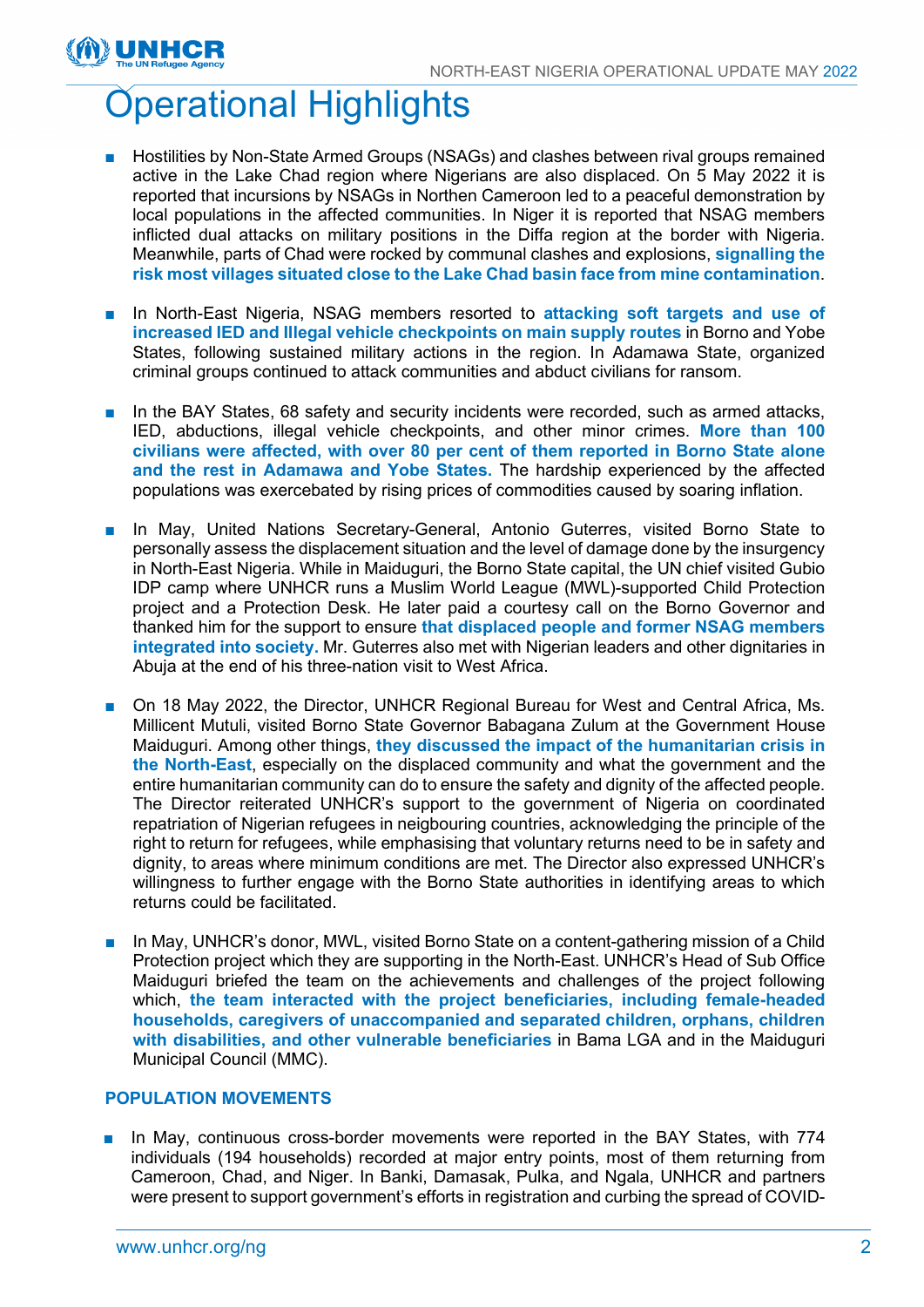

19. Most of the returnees came in search of seasonal jobs and access to services in the camps in Nigeria. More than **40 per cent of them were children and women at risk**, registered by the Nigeria Immigration Service (NIS) and later screened for health and hygiene material services.

- During the reporting month, **over 7,000 new arrivals and more than 1,000 departures were recorded across different LGAs in the BAY States**, with their movements reportedly triggered by fear of being affected by the ongoing NSAG attacks and counterattacks by the military, poor living conditions, improved security in their LGAs, and government-assisted relocations. Most of the new arrivals reportedly chose to stay in camps or camp-like settlements where facilities and services had already been overstretched.
- UNHCR and partner, Nigerian Immigration Service, **recorded more than 2,000 spontaneous refugee returnees (over 500 households) arriving from Chad, Cameroon, and Niger** through Borno and Yobe States. Among them were people with specific needs like lactating women, unaccompanied and separated children, people with serious medical conditions, and people living with disabilities. Upon arrival, they reportedly faced food challenges, though they had easy access to their destinations. More than 90 per cent of them were reportedly not registered in their countries of asylum.
- Even though the continued surrender of NSAG repentant members to security forces signified de-escalation of hostilities and a gradual move to durable solution, **it was feared that their return into camps without a proper rehabilitation and reintegration process could potentially lead to tension** over food shortage and their possible re-recruitment by NSAGs.

### **PROTECTION**

#### **PROTECTION SECTOR COORDINATION**

Under the aegis of Camp Coordination and Camp Management (CCCM) and Shelter/NFIs Sector, UNHCR, in collaboration with IOM, the State Emergency Management Agency, and National Emergency Management Agency, held a three-day workshop in Yola on strengthening the capacity of government officials and other stakeholders in the BAY States and other regions of Nigeria on CCCM. Deliberations focused on roles and responsibilities in CCCM, participation, information management and coordination, camp closure and decommissioning as well as protection mainstreaming.

UNHCR continued its lead role in coordinating the Protection and CCCM/Shelter/NFI sectors in the BAY States.

In May, Protection Sector Working Group meetings were held in camps and host communities across LGAs in Borno, Adamawa and Yobe. Meanwhile, Protection Sector Coordinators visited Bama, during which they promised to assist the WASH Sector in identifying causes of the vandalization of water installations in the camp through Focus Group Discussions (FGDs).

#### **PROTECTION BY PRESENCE, PROTECTION MONITORING**

- Despite the persistent insecurity, natural and man-made disasters, and harsh economic realities in North-East Nigeria, UNHCR and its partners maintained regular presence in the field **to deliver life-saving humanitarian assistance and protection services to reduce risks and respond to the critical needs of IDPs, returnees (both IDP and refugees), and host community members.**
- UNHCR **visited more than 52,000 individual IDPs, refugee returnees, and host community members**, conducted over 1,000 Key Informant Interviews (KIIs), and carried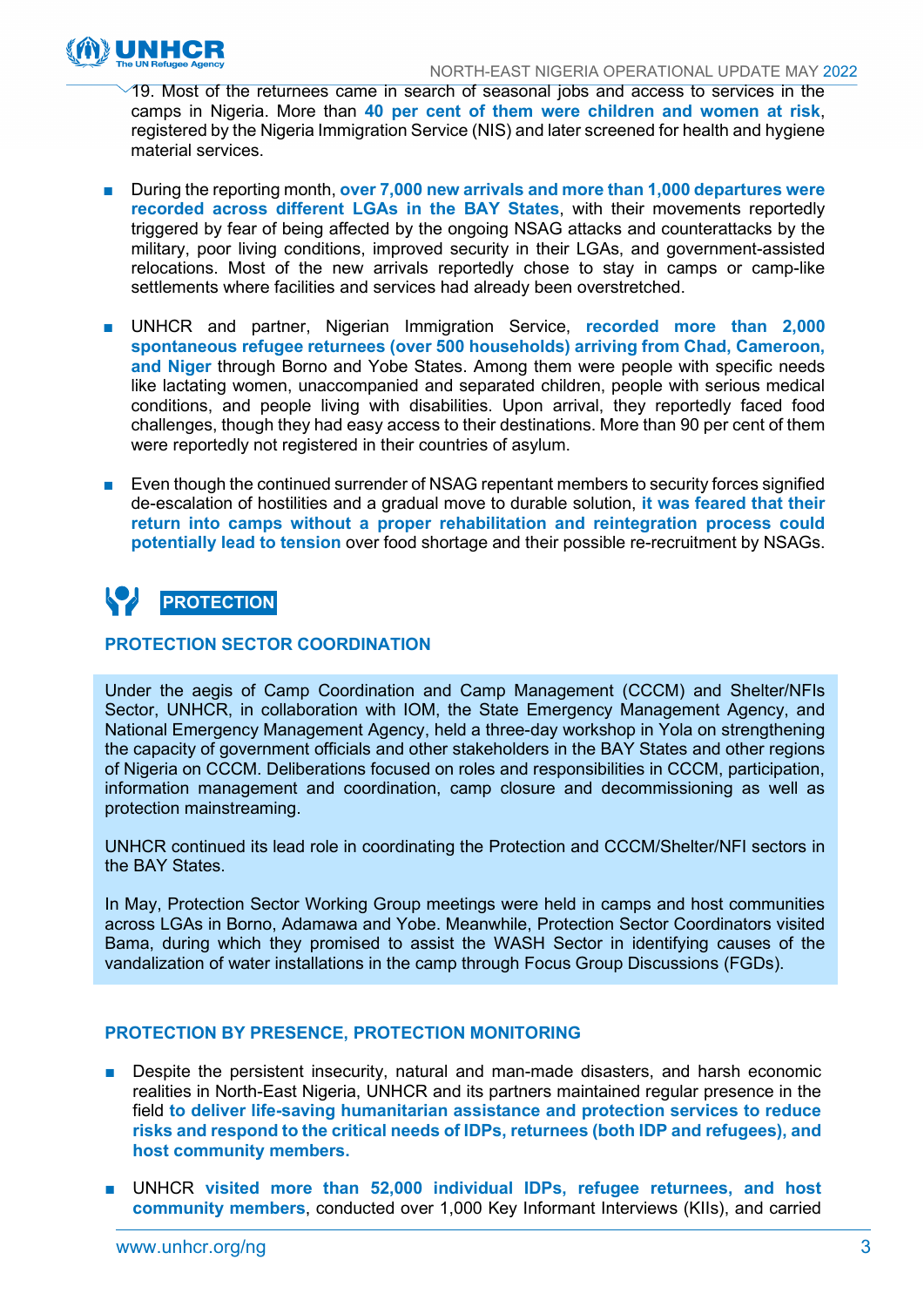

out vulnerability screening, FGDs, and protection monitoring. The findings have continued to be **instrumental in key decision-making processes, response, and provision of guidance and strategic direction for advocacy and delivery of humanitarian assistance** in the BAY States. The number of people reached included more than 39,000 individuals in Borno, over 2,000 in Adamawa, and more than 10,000 in Yobe.

- In May, UNHCR conducted vulnerability screening for more than 13,000 individuals **(over 2,000 households), with approximately 2,000 found to be at heightened risk and vulnerability.** The vulnerability screening was conducted in LGAs where UNHCR has presence, including nine in Borno, eight in Adamawa, and two in Yobe. The findings showed that there was an urgent need with the identified most vulnerable people for continuous lifesaving assistance.
- During the month, more than 11,000 IDPs, IDP returnees, refugee returnees, and host **community members accessed UNHCR's 30 protection desks** located in 10 different LGAs in Borno State. The most prevalent protection concerns of the visitors included lack of access to medical and other services, legal assistance, access to justice, child labour, hawking, begging, and other violations of human rights. Most of their major cases were referred to specialized service providers for appropriate intervention and response, while minor disputes were addressed through the existing community mechanisms.
- UNHCR also distributed information, education, and communication materials such as its toll-free line, flood risk mitigation, and COVID-19 leaflets in English, Hausa, and Kanuri languages. Meanwhile, the organisation's **CCCM community help desks in parts of Borno and Adamawa States received more than 1,000 complaints related to shelter, NFIs, livelihoods, and WASH facilities**. Most of these were referred to appropriate organizations for necessary response, while others such as faulty shelters were repaired under the site maintenance component.
- In May, UNHCR and its partners visited over 100 detention and correctional facilities in **the BAY States and met with incarcerated IDPs, IDP returnees, and refugee returnees.** In Borno State, those detained included women and children accused of various alleged offences like minor brawls, domestic violence, harassment, and physical assault. In Pulka, an IDP returnee woman was held for alleged murder of another IDP. Because of lack of facilities and juvenile courts in the deep field locations, minors are detained in the same facilities as adults. The absence of courts also resulted in lack of legal accountability.
- During the month, more than 8,000 civilians were affected by protection incidents in different LGAs in the BAY States, such as NSAG attacks, gender-based violence, fire outbreaks, and windstorms. Ohers were abductions, community tensions, IED explosions, road crashes, rape, and theft. The crimes/protection incidents were presumably committed by either NSAG members or a family members, or a host community member. **UNHCR and other humanitarian actors have continued to engage with stakeholders to respond and support survivors, while creating awareness to mitigate risks and prevent occurrences**.

#### **PROTECTION RESPONSE**

- In May, UNHCR and its partners **sensitised more than 23,000 individuals, including IDPs, returnees, and host community members, on risk reduction.** The sensitisation focused on promotion of peaceful coexistence, human rights, referral pathways, GBV risk mitigation, child protection, prevention of child abuse, and safety and security. Other areas of concern were incident reporting, importance of individual documentation, self-reliance, human trafficking, and flood risk mitigation.
- UNHCR distributed 500 non-food items to the most vulnerable IDPs, refugee returnees, and host community members in Borno State, including **female heads of households, the elderly without care, people with serious medical conditions, persons with disabilities,**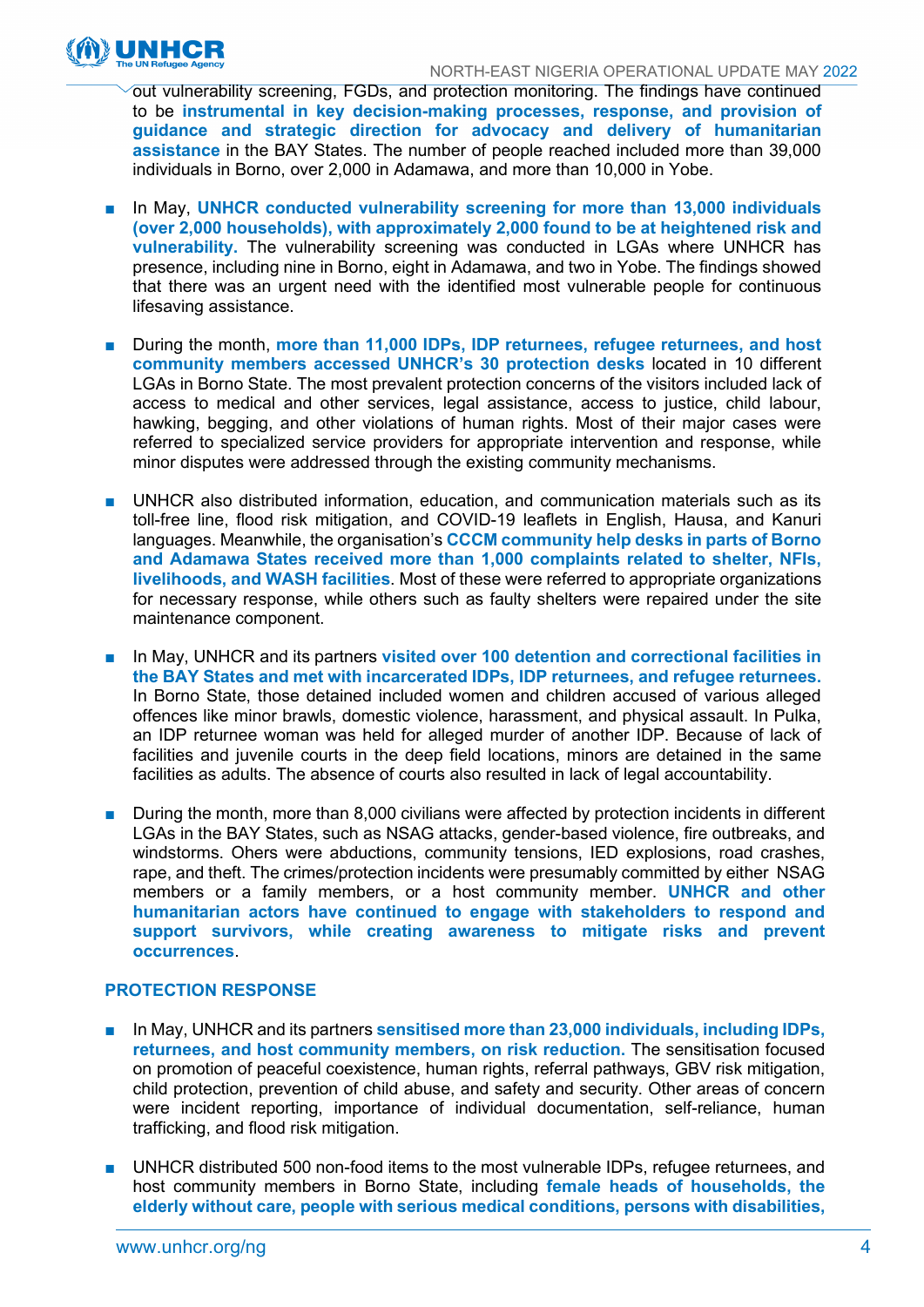

**and lactating mothers.** In the BAY States, no fewer than 455 cases of people with specific needs were identified through individual and household protection monitoring and were referred to various specialized services. Most referrals were for medical care, civil documentation, shelter support, food assistance, child protection services, and NFI-related challenges.

- UNHCR and its partners organised more than 100 community engagement and advocacy sessions for women and youth leaders, government agencies, and response organisations in the BAY States on access to territory and for the repair of WASH facilities and damaged shelters, **reaching over 2,000 individuals, among them officials of the NIS** in Banki, Ngala and Damasak.
- UNHCR's partner, Nigeria Bar Association (NBA), provided legal representation in courts for more than 100 IDPs and refugee returnees in Borno, Adamawa, and Yobe States concerning matrimonial cases, family issues, rape, monetary claims, and land disputes. To step up access to justice services, NBA also **organised legal counselling sessions for over 80 IDPs, refugee returnees, and host community members** in the BAY States.
- NBA secured more than 60 letters of administration (without will) from the respective State High Courts for vulnerable IDPs and returnees in the BAY States. In different LGAs across Borno State, UNHCR and its partner - National Population Commission - **finalized plans to commence the issuance of 30,000 birth certificates for children under 17**. Meanwhile, in Adamawa State, NBA was approached to commence the issuance of 5,000 indigene certificates for IDPs, refugee returnees, and host community members.
- UNHCR partner, Caritas Nigeria, enrolled 87 children for case management services in a programme aimed at **addressing children's vulnerabilities caused by the ongoing conflict, such as family separation that requires family tracing and reunification, medical conditions, and alternative care arrangements.** Caritas Nigeria works in collaboration with the government, response organizations, and community structures to provide protection to vulnerable children. So far, 11 community structures with a combined membership of more than 300 men, women, and children in Bama, Banki, Monguno, and MMC are involved in identifying solutions for challenges faced by children at-risk.
- At the Child Protection project locations in Bama, Banki, Monguno, and MMC, Borno State, **UNHCR and partner, Caritas Nigeria, counselled more than 800 individuals** on various issues such as options for child protection services, children's psychological needs, and on addressing bullying among children.
- In May, UNHCR and partners registered over 40 children at risk, currently undergoing **appropriate follow up measures** in MMC, Bama, Banki, and Mungono. They include unaccompanied and separated children, children associated with armed fighters and armed groups, children with disabilities, survivors of sexual abuse, orphans, and other vulnerable children.
- During the month, more than 1,000 individuals participated in recreational and **educational activities at the MWL-supported Child Friendly Spaces (CFS)** in Bama, Banki, MMC, and Monguno. The CFS are equipped with various culturally and ageappropriate recreational and educational tools. Children from three schools in MMC continued to take advantage of the UNHCR established Safe-School Initiative by participating in kids club activities.
- UNHCR and its partners trained over 600 government officials, community leaders, and **partner staff on child protection, self-reliance, and access to justice** in the BAY States. These will be replicated in various areas as part of UNHCR's protection environment building.

**CAMP COORDINATION AND CAMP MANAGEMENT, SHELTER AND CRIS**